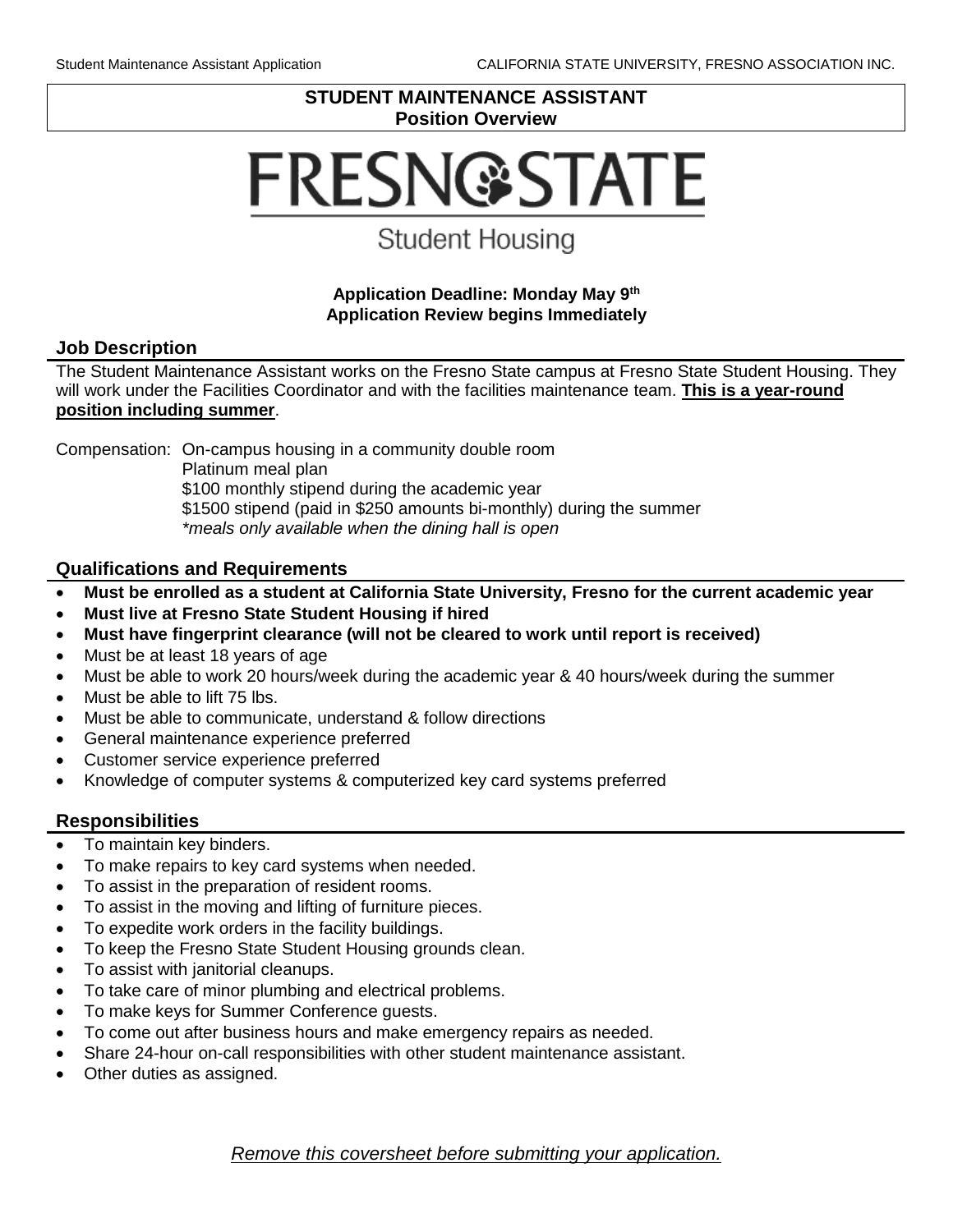| <b>Personal Information:</b>                                                                                                                                                                                                   |            |              |                                                                                                                                                                                                                                |  |
|--------------------------------------------------------------------------------------------------------------------------------------------------------------------------------------------------------------------------------|------------|--------------|--------------------------------------------------------------------------------------------------------------------------------------------------------------------------------------------------------------------------------|--|
|                                                                                                                                                                                                                                |            |              | Fresno State ID#: Version Change of The Changes of The Changes of The Changes of The Changes of The Changes                                                                                                                    |  |
| Phone: Note: Note: Note: Note: Note: Note: Note: Note: Note: Note: Note: Note: Note: Note: Note: Note: Note: Note: Note: Note: Note: Note: Note: Note: Note: Note: Note: Note: Note: Note: Note: Note: Note: Note: Note: Note: |            |              | E-mail Address: National Address: National Address: National Address: National Address: National Address: National Address: National Address: National Address: National Address: National Address: National Address: National |  |
| <b>Permanent Address:</b>                                                                                                                                                                                                      |            |              |                                                                                                                                                                                                                                |  |
| <b>Street Address</b>                                                                                                                                                                                                          |            |              | Apt/Suite                                                                                                                                                                                                                      |  |
| City                                                                                                                                                                                                                           |            | <b>State</b> | Zip Code                                                                                                                                                                                                                       |  |
| <b>Local/On Campus Address:</b>                                                                                                                                                                                                |            |              | Check this box if your Local/On Campus Address is the same as your Permanent Address.                                                                                                                                          |  |
| <b>Street Address</b>                                                                                                                                                                                                          |            |              | Apt/Suite                                                                                                                                                                                                                      |  |
| City                                                                                                                                                                                                                           |            | <b>State</b> | Zip Code                                                                                                                                                                                                                       |  |
| 1. Have you ever been employed at Fresno State Student Housing? (Circle One)                                                                                                                                                   |            |              |                                                                                                                                                                                                                                |  |
|                                                                                                                                                                                                                                | <b>YES</b> |              | <b>NO</b>                                                                                                                                                                                                                      |  |
| If yes, list the position(s) held and date(s) of employment:                                                                                                                                                                   |            |              |                                                                                                                                                                                                                                |  |
|                                                                                                                                                                                                                                |            |              |                                                                                                                                                                                                                                |  |
|                                                                                                                                                                                                                                |            |              |                                                                                                                                                                                                                                |  |
|                                                                                                                                                                                                                                |            |              |                                                                                                                                                                                                                                |  |
| 2.<br>type of work performed:                                                                                                                                                                                                  |            |              | List other previous employers (at least two years), including any volunteer hours, and briefly describe the                                                                                                                    |  |
|                                                                                                                                                                                                                                |            |              |                                                                                                                                                                                                                                |  |
|                                                                                                                                                                                                                                |            |              |                                                                                                                                                                                                                                |  |
|                                                                                                                                                                                                                                |            |              |                                                                                                                                                                                                                                |  |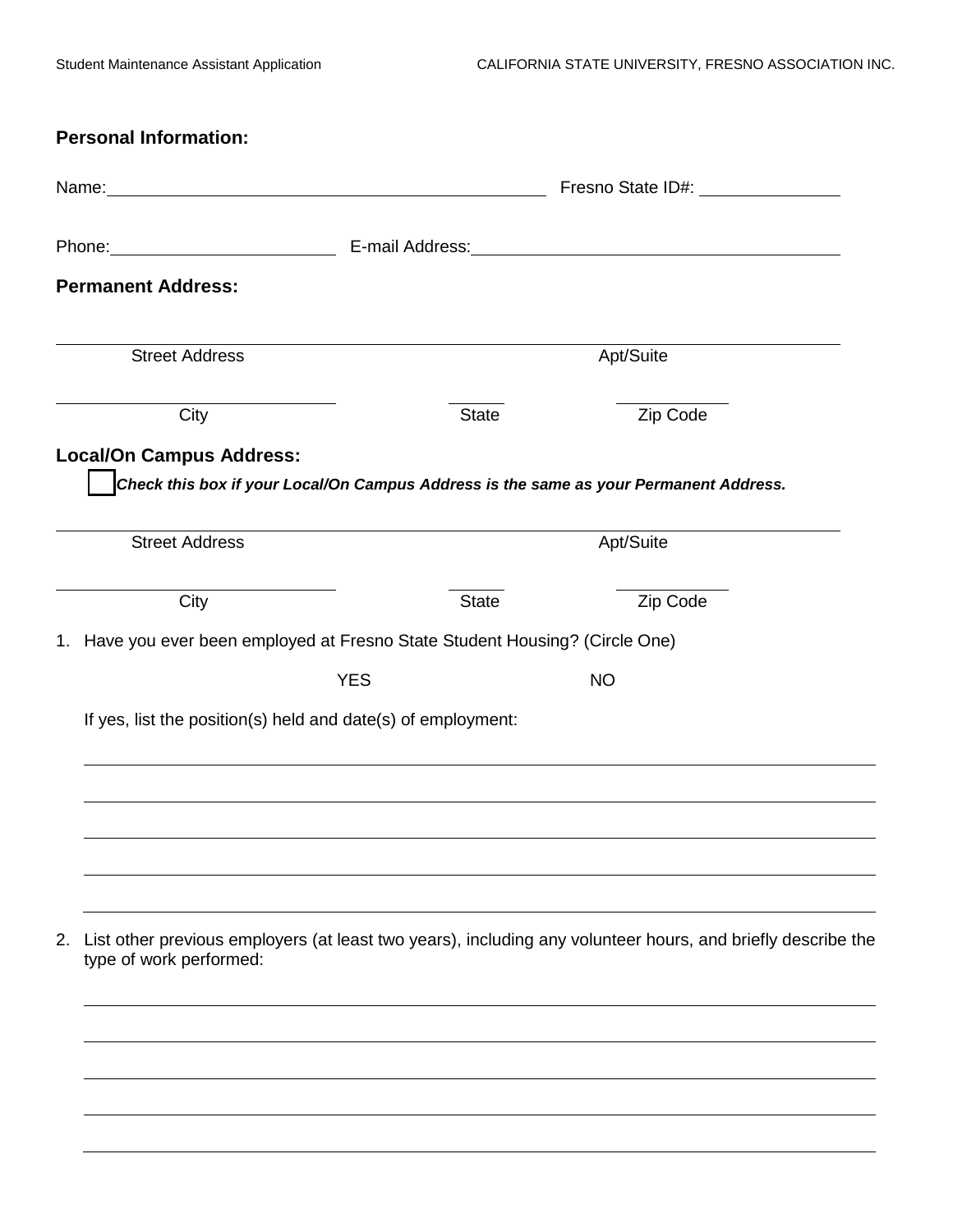3. Briefly describe any customer service experience you have provided in a volunteer or paid position:

4. Briefly describe any maintenance experience you have provided in a volunteer or paid position:

5. What qualities or skills do you have that make you the best candidate for this position?

#### **Scheduling**

Please indicate the times you are **AVAILABLE** to work each day.

|                 | <b>Time</b> |
|-----------------|-------------|
| <b>Sunday</b>   |             |
| <b>Monday</b>   |             |
| <b>Tuesday</b>  |             |
| Wednesday       |             |
| <b>Thursday</b> |             |
| <b>Friday</b>   |             |
| <b>Saturday</b> |             |

Explain any schedule conflicts or special situations: